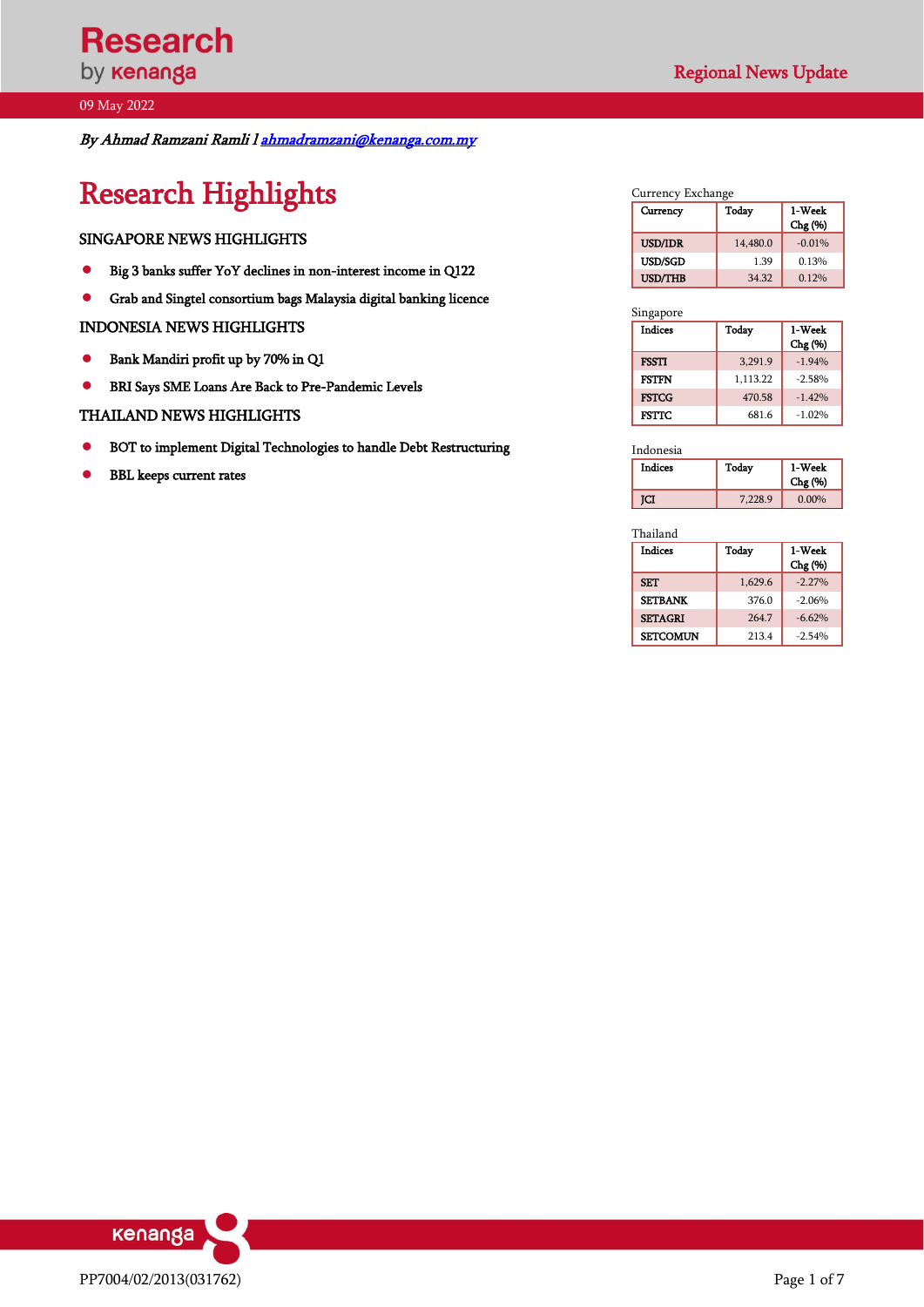# Singapore's Corporate News

### Big 3 banks suffer YoY declines in non-interest income in Q122

Singapore's big three banks, OCBC, UOB, and DBS, all suffered a year-onyear (YoY) decline in their respective non-interest incomes (NII) in Q1 2022. Amongst the three, UOB posted the biggest decline, with its non-interest income dropping 30% YoY to \$673m from \$957m in Q1 2021. Maybank, in its report, said UOB was affected by "hedging impacts on their credit holdings as well as mark-to-market losses on equities." With the decline, the analyst lowered its 2022-24 non-interest income estimate for UOB by 5% to 6%. (Source: Singapore Business Review)

### Grab and Singtel consortium bags Malaysia digital banking licence

A consortium led by the digital bank joint venture of Grab and Singtel, GXS Bank Pte. Ltd, and Kuok Brothers Sdn. Bhd was selected amongst the five to be granted a full digital banking licence in Malaysia. Once the license has been approved by Malaysia's central bank --- Bank Negara Malaysia -- the Grab-Singtel venture will hold a 55.45% stake in the proposed Malaysia digital bank, which will be led by the CEO designate. They will help assemble a team of over 200 people that will fill roles in areas of product and design, data, technology, risk, and compliance. (Source: Singapore Business Review)

# Indonesia's Corporate News

### Bank Mandiri profit up by 70% in Q1

State-owned Bank Mandiri, one of the largest lenders in Indonesia, posted a 70 percent annual increase in net profit to Rp 10t (US\$693.6m) in the first quarter, riding on Indonesia's economic recovery. Bank Mandiri's financial results show its net interest income grew 17.1 percent year-on-year (yoy) to Rp 20.5t in the January-March period. Non-interest income rose 13.6 percent yoy to Rp 8.7t, mainly from cash management fees and internet banking fees. "The COVID situation improved, so the economic recovery accelerated, and therefore we are optimistic that Indonesia will continue a positive growth trend," the Bank Mandiri finance director said on Wednesday. (Source: The Jakarta Post)

#### BRI Says SME Loans Are Back to Pre-Pandemic Levels

Bank Rakyat Indonesia, or BRI, the country's second-largest lender by asset, said its loan disbursement to the small and medium business, or SME, a segment in the first quarter this year had exceeded the level at the beginning of the pandemic Covid-19. The figure presents the latest positive signal for Indonesia's robust economic growth in the first quarter, despite dealing with shocks from the third pandemic wave driven by the Omicron variant and inflation stemming from high global commodity prices and the geopolitical conflicts in Ukraine. BRI's loan disbursement to the SME segment rose 29 percent to Rp 21.3t in the January to March period this year compared to Rp 16.5t in the same period last year. (Source: Jakarta Globe)

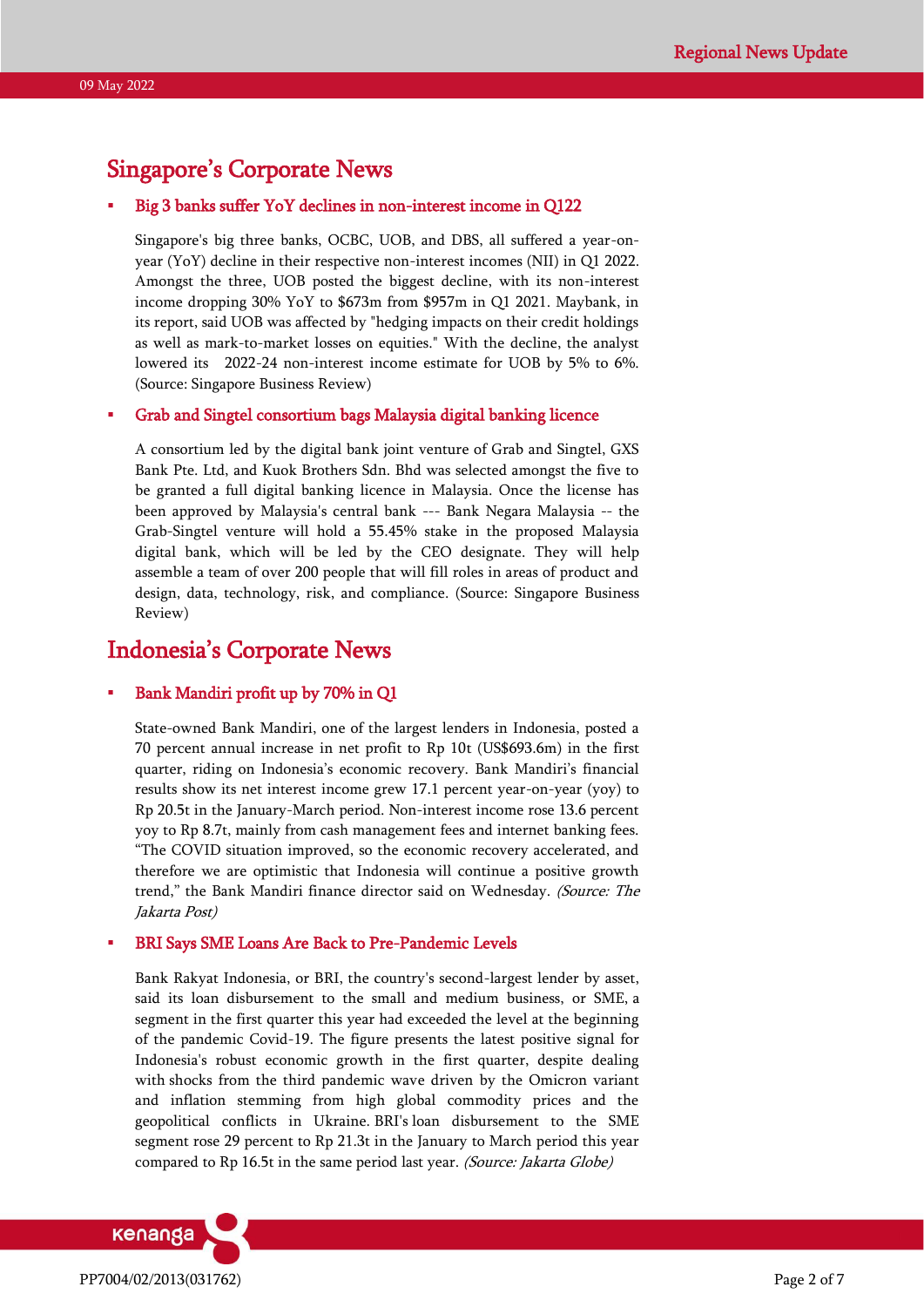# Thailand's Corporate News

### BOT to implement Digital Technologies to handle Debt Restructuring

Thailand's central bank has disclosed that digital innovations, such as online meetings, will be implemented to help facilitate debt restructuring negotiations. The Bank of Thailand (BOT) indicated the move through a memo, saying digital technology will be leveraged with juristic persons, SMEs and personal loan takers. The BOT said it aims to provide greater convenience for borrowers by streamlining the process in a way that does not require physical meetings and conforms with the government's health safety measures. (Source: Thailand Business News)

### **BBL** keeps current rates

Bangkok Bank (BBL) is maintaining its lending interest rates to help customers manage financial cost amid the fragile economic recovery, despite the US policy of raising rates. Though the US Federal Reserve raised its policy rate by 50 basis points on Wednesday, the Bank of Thailand is expected to maintain its policy rate at 0.5% throughout this year. BBL is keeping its existing loan rates to support a business rebound in line with a gradual uptick in the Thai economy, said bank president. (Source: Bangkok Post)

This section is intentionally left blank

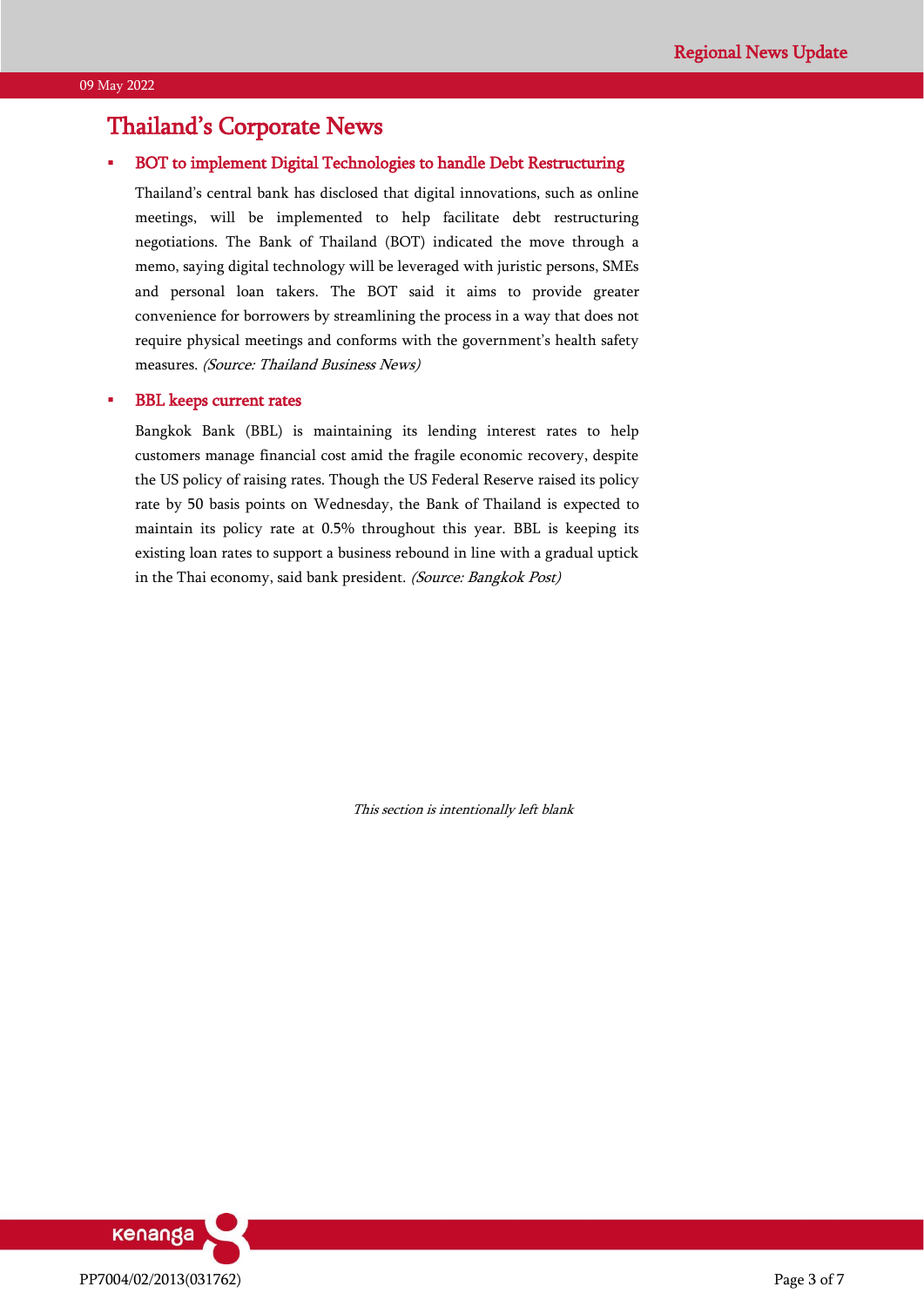Regional Banking peers comparison based on Bloomberg estimation

|                                     | Local<br><b>Share</b><br>Price @ | <b>Market Cap</b> |                 |                 |                |                 |            |             |             |          | Est.  | <b>Historical</b> |
|-------------------------------------|----------------------------------|-------------------|-----------------|-----------------|----------------|-----------------|------------|-------------|-------------|----------|-------|-------------------|
|                                     | $06$ May                         | (USDm)            | <b>CY21 P/E</b> | <b>CY22 P/E</b> | <b>Current</b> |                 | <b>PBV</b> | <b>CY21</b> | <b>CY22</b> | Est. DPS | Yield | 12 Mth Div        |
| <b>Company Names</b>                | 2022                             |                   | (x)             | (x)             | <b>EPS</b>     | <b>CY22 EPS</b> | (x)        | <b>ROE</b>  | <b>ROE</b>  | (sen)    | (%)   | Yield             |
| Indonesia                           |                                  |                   |                 |                 |                |                 |            |             |             |          |       |                   |
| <b>BANK CENTRAL ASIA TBK PT</b>     | 8,125                            | 69162.4           | 27.6            | 24.3            | 207.9          | 232.1           | 5.1        | 16.8        | 17.4        | 14798.5  | 1.8   | 1.8               |
| <b>BANK RAKYAT INDONESIA PERSER</b> | 4,870                            | 50966.2           | 16.9            | 14.2            | 258.1          | 276.1           | 2.7        | 14.2        | 15.6        | 18559.8  | 3.8   | 3.6               |
| BANK MANDIRI PERSERO TBK PT         | 8,950                            | 28840.4           | 12.3            | 10.7            | 515.2          | 586.1           | 2.1        | 15.7        | 16.5        | 40349.1  | 4.5   | 4.0               |
| <b>BANK NEGARA INDONESIA PERSER</b> | 9,225                            | 11879.2           | 11.1            | 8.9             | 821.3          | 836.6           | 1.4        | 12.0        | 13.3        | 19333.4  | 2.1   | 1.6               |
| BANK DANAMON INDONESIA TBK          | 2,450                            | 1653.4            | 9.2             | 7.9             | 431.6          | 389.4           | 0.5        | 6.0         | 6.7         | 6978.0   | 2.8   | 2.3               |
| <b>Simple Average</b>               |                                  |                   | 15.4            | 13.2            |                |                 |            | 12.9        | 13.9        |          |       | 2.7               |
| <b>Singapore</b>                    |                                  |                   |                 |                 |                |                 |            |             |             |          |       |                   |
| DBS GROUP HOLDINGS LTD              | 33.07                            | 61488.9           | 11.3            | 9.7             | 2.2            | 2.5             | 1.5        | 12.8        | 14.1        | 142.6    | 4.3   | 3.6               |
| <b>OVERSEA-CHINESE BANKING CORP</b> | 11.94                            | 39018.6           | 10.1            | 8.7             | 1.1            | 1.1             | 1.0        | 10.0        | 11.1        | 57.1     | 4.8   | 4.4               |
| UNITED OVERSEAS BANK LTD            | 29.56                            | 35763.8           | 11.1            | 9.2             | 2.4            | 2.6             | N.A.       | 10.5        | 12.0        | 133.0    | 4.5   | 4.1               |
| <b>Simple Average</b>               |                                  |                   | 10.8            | 9.2             |                |                 |            | 11.1        | 12.4        |          |       | 4.0               |
|                                     |                                  |                   |                 |                 |                |                 |            |             |             |          |       |                   |
| Thailand                            |                                  |                   |                 |                 |                |                 |            |             |             |          |       |                   |
| SIAM COMMERCIAL BANK PUB CO         | 113.5                            | 11133.1           | 9.8             | 9.0             | N.A.           | N.A.            | 0.9        | 8.8         | 8.7         | 509.3    | 4.5   | 3.6               |
| <b>BANGKOK BANK PUBLIC CO LTD</b>   | 128.0                            | 7117.8            | 7.8             | 7.3             | 18.9           | 19.3            | 0.5        | 6.1         | 6.4         | 531.7    | 4.2   | 2.7               |
| <b>KASIKORNBANK PCL</b>             | 147.0                            | 10146.3           | 8.2             | 7.6             | 16.1           | 16.2            | 0.7        | 8.6         | 8.7         | 450.2    | 3.1   | 2.2               |
| KRUNG THAI BANK PUB CO LTD          | 14.7                             | 5985.0            | 8.0             | 7.6             | 2.1            | 2.1             | 0.6        | 6.9         | 6.9         | 61.3     | 4.2   | 2.8               |
| <b>BANK OF AYUDHYA PCL</b>          | 34.3                             | 7339.3            | 9.1             | 8.3             | 3.4            | 4.3             | 0.8        | 8.4         | 8.7         | 82.0     | 2.4   | 2.2               |
| <b>Simple Average</b>               |                                  |                   | 8.6             | 7.9             |                |                 |            | 7.8         | 7.9         |          |       | 2.7               |
|                                     |                                  |                   |                 |                 |                |                 |            |             |             |          |       |                   |
| <b>Regional Average</b>             |                                  |                   | 11.7            | 10.3            |                |                 |            | 10.5        | 11.2        |          |       | 3.0               |
|                                     |                                  |                   |                 |                 |                |                 |            |             |             |          |       |                   |
| Malaysia                            |                                  |                   |                 |                 |                |                 |            |             |             |          |       |                   |
| <b>MALAYAN BANKING BHD</b>          | 9.00                             | 24741.7           | 12.6            | 10.7            | 0.7            | 0.7             | 1.2        | 9.5         | 10.9        | 56.0     | 6.2   | 6.4               |
| <b>CIMB GROUP HOLDINGS BHD</b>      | 5.12                             | 12316.4           | 10.6            | 8.7             | 0.5            | 0.5             | 0.9        | 8.0         | 9.3         | 24.2     | 4.7   | 4.5               |
| PUBLIC BANK BERHAD                  | 4.59                             | 20461.9           | 15.4            | 13.0            | 0.3            | 0.3             | 1.8        | 11.6        | 13.0        | 15.4     | 3.4   | 3.3               |
| <b>HONG LEONG BANK BERHAD</b>       | 20.70                            | 10305.4           | 13.7            | 11.6            | 1.2            | 1.3             | 1.4        | 10.4        | 11.3        | 57.2     | 2.8   | 2.6               |
| AMMB HOLDINGS BHD                   | 3.65                             | 2778.0            | 9.0             | 8.1             | 0.4            | 0.5             | 0.7        | 8.5         | 8.6         | 7.9      | 2.2   | N.A.              |
| <b>RHB BANK BHD</b>                 | 6.07                             | 5775.5            | 9.2             | 7.7             | 0.6            | 0.6             | 0.9        | 9.3         | 10.6        | 34.6     | 5.7   | 3.7               |
| ALLIANCE BANK MALAYSIA BHD          | 3.65                             | 1297.7            | 10.2            | 8.7             | 0.3            | 0.4             | 0.9        | 9.0         | 9.6         | 14.9     | 4.1   | 3.9               |
| <b>Simple Average</b>               |                                  |                   | 11.5            | 9.8             |                |                 |            | 9.5         | 10.5        |          |       | 4.1               |

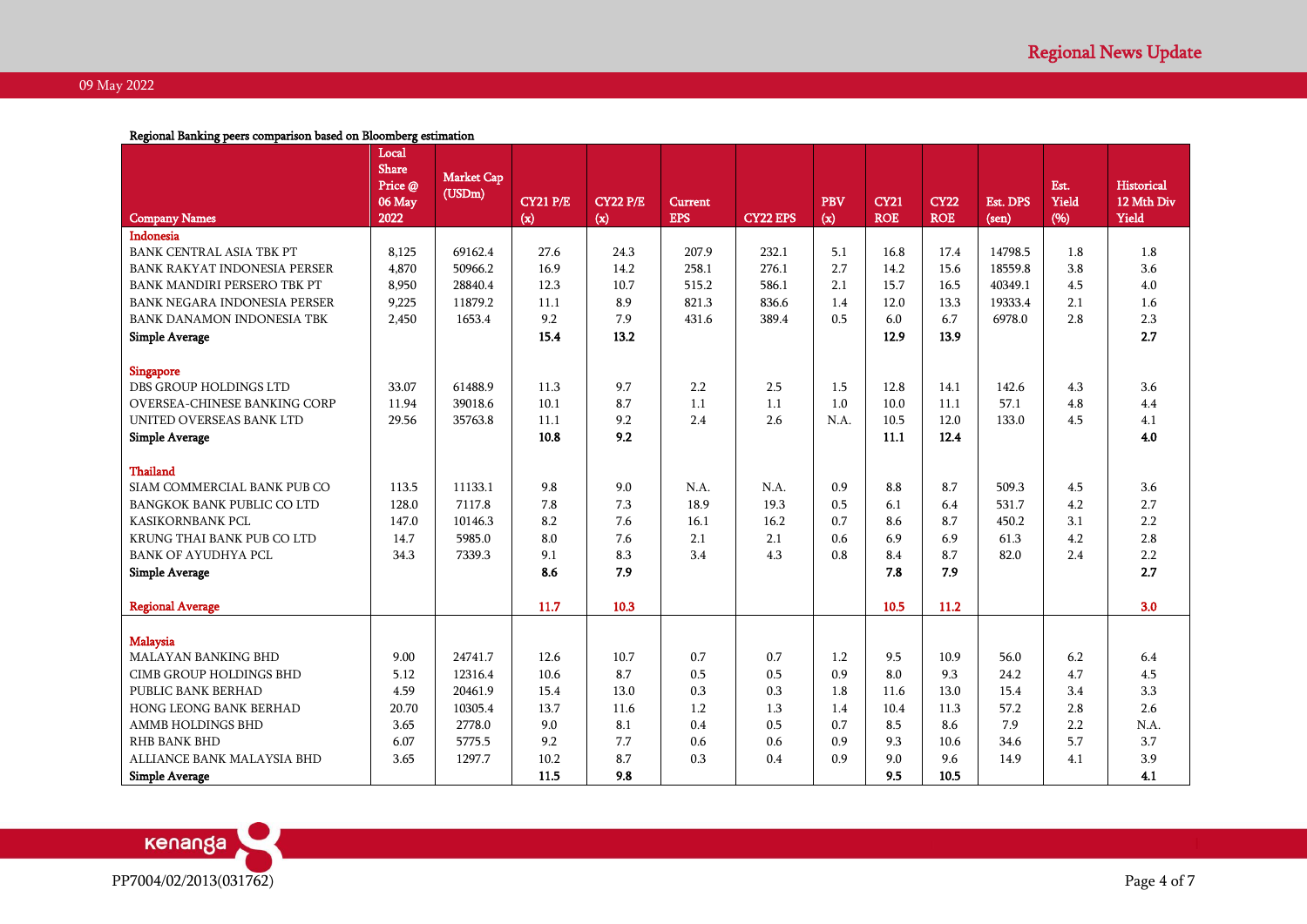### Regional Plantation peers comparison based on Bloomberg estimation

| <b>Company Names</b>                | <b>Local Share</b><br>Price @<br>06 May<br>2022 | <b>Market</b><br>Cap<br>(USDm) | <b>CY21 P/E</b><br>(x) | <b>CY22 P/E</b><br>(x) | <b>Current</b><br><b>EPS</b> | <b>CY22 EPS</b> | PBV(x) | <b>CY21</b><br><b>ROE</b> | <b>CY22</b><br><b>ROE</b> | <b>Best DPS</b><br>(sen) | <b>Est. Yield</b><br>(96) | Historical<br>12 Mth Div<br>Yield |
|-------------------------------------|-------------------------------------------------|--------------------------------|------------------------|------------------------|------------------------------|-----------------|--------|---------------------------|---------------------------|--------------------------|---------------------------|-----------------------------------|
| Indonesia                           |                                                 |                                |                        |                        |                              |                 |        |                           |                           |                          |                           |                                   |
| ASTRA AGRO LESTARI TBK PT           | 12,500                                          | 1661.3                         | 8.2                    | 8.8                    | 832.7                        | 317.6           | 1.1    | 13.6                      | 12.3                      | 29279.5                  | 2.3                       | 3.7                               |
| PP LONDON SUMATRA INDONES PT        | 1,380                                           | 650.2                          | 6.7                    | 7.4                    | 82.9                         | 36.8            | 0.9    | 13.1                      | 11.2                      | 5830.0                   | 4.2                       | 1.4                               |
| SAMPOERNA AGRO TBK PT               | 2,230                                           | 280.0                          | N.A.                   | N.A.                   | 109.3                        | 66.0            | 0.9    | N.A.                      | N.A.                      | N.A.                     | N.A.                      | N.A.                              |
| <b>EAGLE HIGH PLANTATIONS TBK P</b> | 78                                              | 169.8                          | N.A.                   | N.A.                   | N.A.                         | N.A.            | 1.4    | N.A.                      | N.A.                      | N.A.                     | N.A.                      | N.A.                              |
| BAKRIE SUMATERA PLANTATIO PT        | 117                                             | 20.2                           | N.A.                   | N.A.                   | N.A.                         | N.A.            | N.A.   | N.A.                      | N.A.                      | N.A.                     | N.A.                      | N.A.                              |
| Simple Average                      |                                                 |                                | 7.4                    | 8.1                    |                              |                 |        | 13.4                      | 11.8                      |                          |                           | 2.6                               |
|                                     |                                                 |                                |                        |                        |                              |                 |        |                           |                           |                          |                           |                                   |
| <b>Singapore</b>                    |                                                 |                                |                        |                        |                              |                 |        |                           |                           |                          |                           |                                   |
| WILMAR INTERNATIONAL LTD            | 4.34                                            | 19741.2                        | 10.7                   | 10.4                   | 0.2                          | 0.2             | 1.0    | 9.4                       | 9.0                       | 12.1                     | 3.9                       | 3.6                               |
| <b>GOLDEN AGRI-RESOURCES LTD</b>    | 0.32                                            | 2886.2                         | 5.7                    | 7.8                    | 0.0                          | 0.0             | 0.6    | 10.5                      | 7.3                       | 1.3                      | 5.7                       | 5.1                               |
| OLAM INTERNATIONAL LTD              | N.A.                                            | N.A.                           | N.A                    | N.A.                   | 0.1                          | 0.2             | N.A.   | N.A.                      | N.A.                      | N.A.                     | N.A.                      | N.A.                              |
| <b>Simple Average</b>               |                                                 |                                | 8.2                    | 9.1                    |                              |                 |        | 10.0                      | 8.1                       |                          |                           | 4.3                               |
|                                     |                                                 |                                |                        |                        |                              |                 |        |                           |                           |                          |                           |                                   |
| <b>Regional Average</b>             |                                                 |                                | 7.8                    | 8.6                    |                              |                 |        | 11.7                      | 10.0                      |                          |                           | 3.5                               |
|                                     |                                                 |                                |                        |                        |                              |                 |        |                           |                           |                          |                           |                                   |
| Malaysia                            |                                                 |                                |                        |                        |                              |                 |        |                           |                           |                          |                           |                                   |
| SIME DARBY PLANTATION BHD           | 5.09                                            | 8084.4                         | 14.5                   | 20.5                   | 0.1                          | 0.1             | 2.0    | 15.7                      | 10.6                      | 20.6                     | 4.0                       | 4.0                               |
| <b>IOI CORP BHD</b>                 | 4.56                                            | 6506.6                         | 16.8                   | 19.5                   | 0.2                          | 0.1             | 2.8    | 16.2                      | 12.9                      | 14.1                     | 3.1                       | 2.6                               |
| KUALA LUMPUR KEPONG BHD             | 28.00                                           | 6933.2                         | 14.1                   | 16.8                   | 0.9                          | 0.6             | 2.4    | 16.3                      | 13.2                      | 97.0                     | 3.5                       | 3.6                               |
| <b>GENTING PLANTATIONS BHD</b>      | 8.98                                            | 1850.4                         | 15.5                   | 18.5                   | 0.3                          | 0.2             | 1.6    | 9.6                       | 7.5                       | 31.2                     | 3.5                       | 3.3                               |
| TA ANN HOLDINGS BERHAD              | 6.03                                            | 610.0                          | 9.6                    | 13.3                   | 0.2                          | 0.1             | 1.6    | 17.2                      | 10.7                      | 25.6                     | 4.2                       | 4.1                               |
| <b>Simple Average</b>               |                                                 |                                | 14.1                   | 17.7                   |                              |                 |        | 15.0                      | 11.0                      |                          |                           | 3.5                               |

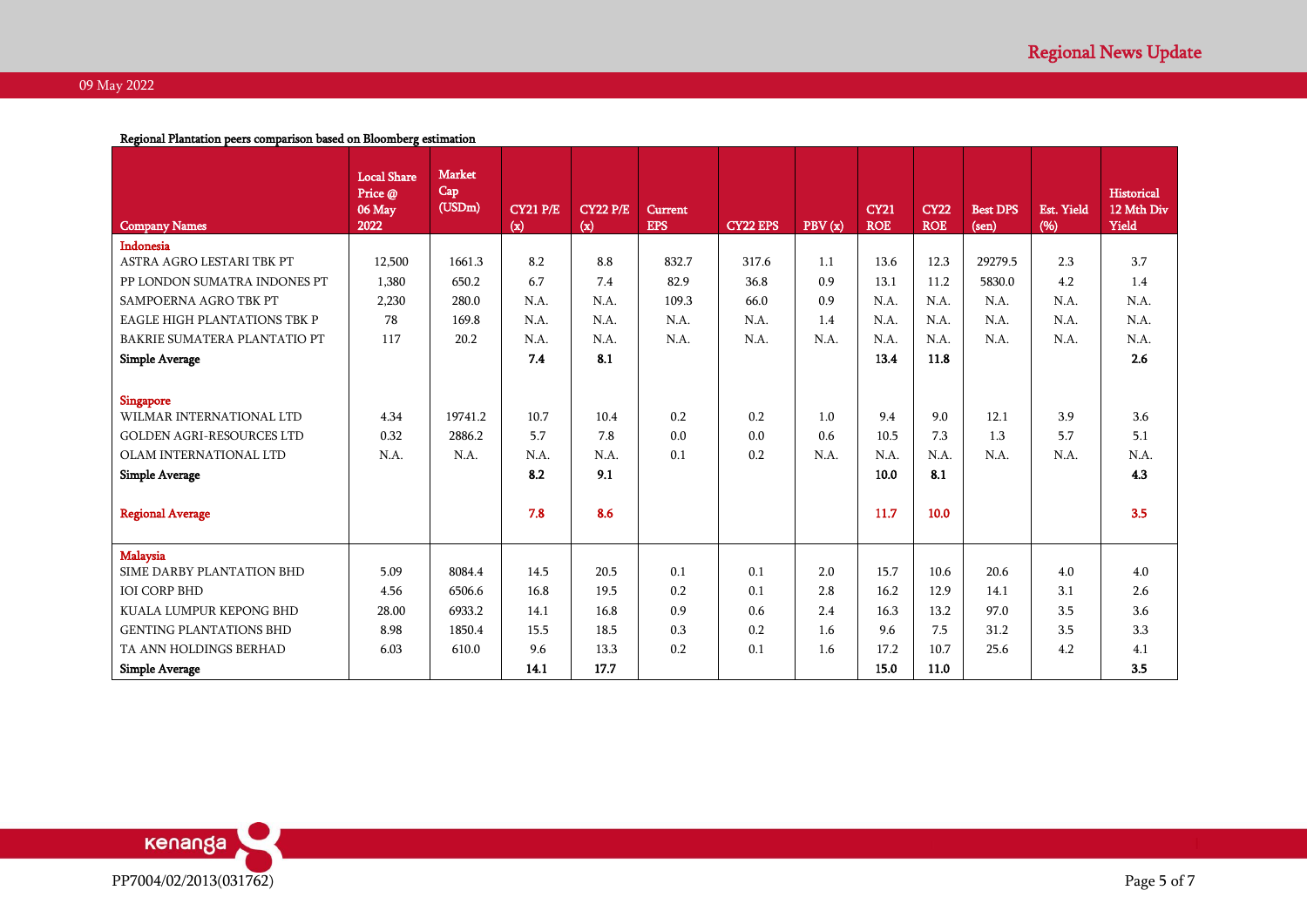Regional Telco peers comparison based on Bloomberg estimation

|                              | <b>Local Share</b> | <b>Market</b><br>Cap |             |             |                |             |                  |                  |            |             |             |                           |               |                      |
|------------------------------|--------------------|----------------------|-------------|-------------|----------------|-------------|------------------|------------------|------------|-------------|-------------|---------------------------|---------------|----------------------|
|                              | Price @<br>06 May  | (USDm)               | <b>CY21</b> | <b>CY22</b> | <b>Current</b> | <b>CY22</b> | <b>CY21</b>      | <b>CY21</b>      | <b>PBV</b> | <b>CY21</b> | <b>CY22</b> | <b>Best</b><br><b>DPS</b> | Est.<br>Yield | Historical<br>12 Mth |
| <b>Company Names</b>         | 2022               |                      | P/E(x)      | P/E(x)      | <b>EPS</b>     | <b>EPS</b>  | <b>EV/EBITDA</b> | <b>EV/EBITDA</b> | (x)        | <b>ROE</b>  | <b>ROE</b>  | (sen)                     | (96)          | Div Yield            |
| Indonesia                    |                    |                      |             |             |                |             |                  |                  |            |             |             |                           |               |                      |
| TELKOM INDONESIA PERSERO TBK | 4,620              | 31602.5              | 17.8        | 16.3        | 198.0          | 207.9       | 6.4              | 6.0              | 3.8        | 21.3        | 22.0        | 19880.6                   | 4.3           | 3.6                  |
| PT XL AXIATA TBK             | 3,190              | 2362.4               | 23.0        | 19.2        | 4.1            | 61.3        | 4.7              | 4.7              | 1.7        | 6.9         | 7.8         | 4893.9                    | 1.5           | 1.0                  |
| <b>INDOSAT TBK PT</b>        | 7.000              | 3897.2               | 56.0        | 30.5        | $-345.6$       | $-242.4$    | 6.1              | 5.7              | 2.2        | 5.9         | 10.5        | 5343.5                    | 0.8           | 25.0                 |
| <b>Simple Average</b>        |                    |                      | 32.3        | 22.0        |                |             | 5.8              | 5.5              |            | 11.3        | 13.4        |                           |               | 9.9                  |
|                              |                    |                      |             |             |                |             |                  |                  |            |             |             |                           |               |                      |
| <b>Singapore</b>             |                    |                      |             |             |                |             |                  |                  |            |             |             |                           |               |                      |
| SINGAPORE TELECOMMUNICATIONS | 2.74               | 32679.6              | 20.4        | 16.8        | 0.2            | 0.2         | 14.2             | 13.8             | 1.6        | 8.2         | 9.4         | 9.9                       | 3.6           | 2.5                  |
| <b>STARHUB LTD</b>           | 1.26               | 1575.9               | 19.7        | 15.6        | 0.1            | 0.1         | 6.9              | 6.0              | 5.6        | 20.3        | 25.5        | 5.4                       | 4.3           | 5.1                  |
| <b>Simple Average</b>        |                    |                      | 20.1        | 16.2        |                |             | 10.6             | 9.9              |            | 14.3        | 17.5        |                           |               | 3.8                  |
|                              |                    |                      |             |             |                |             |                  |                  |            |             |             |                           |               |                      |
| <b>Thailand</b>              |                    |                      |             |             |                |             |                  |                  |            |             |             |                           |               |                      |
| ADVANCED INFO SERVICE PCL    | 208.0              | 18020.1              | 21.4        | 19.5        | 10.2           | 10.8        | 8.0              | 7.6              | 7.6        | 34.1        | 35.1        | 810.8                     | 3.9           | 3.7                  |
| TOTAL ACCESS COMMUNICATION   | 44.5               | 3069.5               | 27.8        | 24.3        | 0.6            | 2.7         | 6.0              | 5.8              | 5.7        | 19.3        | 21.9        | 166.6                     | 3.7           | 4.7                  |
| <b>Simple Average</b>        |                    |                      | 24.6        | 21.9        |                |             | 7.0              | 6.7              |            | 26.7        | 28.5        |                           |               | 4.2                  |
|                              |                    |                      |             |             |                |             |                  |                  |            |             |             |                           |               |                      |
| <b>Regional Average</b>      |                    |                      | 26.6        | 20.3        |                |             | 7.5              | 7.1              |            | 16.6        | 18.9        |                           |               | 6.5                  |
|                              |                    |                      |             |             |                |             |                  |                  |            |             |             |                           |               |                      |
| <b>Malaysia</b>              |                    |                      |             |             |                |             |                  |                  |            |             |             |                           |               |                      |
| <b>MAXIS BHD</b>             | 3.70               | 6650.4               | 22.3        | 19.7        | 0.3            | 0.2         | 9.8              | 9.4              | 4.4        | 19.2        | 22.0        | 17.8                      | 4.8           | 4.6                  |
| <b>AXIATA GROUP BERHAD</b>   | 3.43               | 7229.0               | 24.5        | 20.3        | 0.1            | 0.1         | 5.1              | 4.9              | 1.7        | 6.9         | 7.7         | 11.5                      | 3.4           | 2.8                  |
| DIGI.COM BHD                 | 3.53               | 6303.3               | 24.3        | 21.3        | 0.2            | 0.2         | 10.6             | 10.3             | 48.5       | 168.5       | 189.4       | 14.4                      | 4.1           | 4.2                  |
| TELEKOM MALAYSIA BHD         | 4.88               | 4229.4               | 16.7        | 14.4        | 0.1            | 0.3         | 5.2              | 5.0              | 2.5        | 14.0        | 15.0        | 15.9                      | 3.3           | 2.7                  |
| <b>Simple Average</b>        |                    |                      | 21.9        | 18.9        |                |             | 7.6              | 7.4              |            | 52.2        | 58.5        |                           |               | 3.6                  |